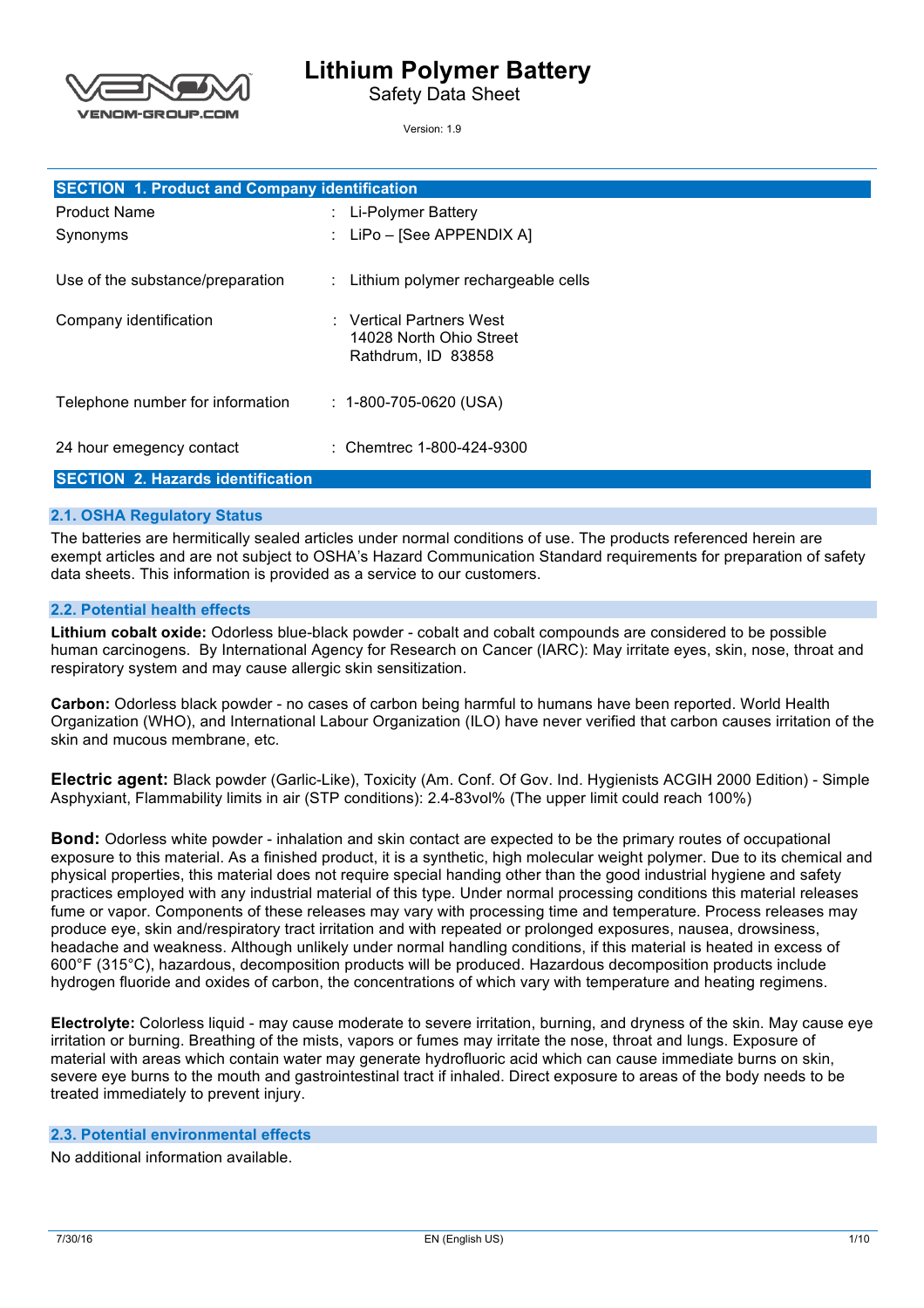## **SECTION: 3. Composition/information on ingredients**

| <b>Name</b>                                                | <b>CAS number</b>       | $\%$      |
|------------------------------------------------------------|-------------------------|-----------|
| Carbon (C)                                                 | 133-86-4                | $10 - 25$ |
| Lithium-polymer Cobalt Oxide (LCoO <sub>2</sub> )          | 12057-24-8<br>1308-04-9 | $20 - 40$ |
| Lithium-Polymr Hexafluorophosphate<br>(LIPF <sub>6</sub> ) | 21340-40-3              | 1.4       |
| Organic Carbonates (EC/EMC/DEC)                            | N/A                     | $8 - 18$  |
| Polyvinylidene Fluoride (PVDF)                             | 24937-79-9              | $1 - 5$   |
| PP+PE                                                      | 9003-07-0<br>9002-8804  | $4-6$     |
| Copper (Cu)                                                | 7440-50-8               | $15 - 30$ |
| Aluminum (AI)                                              | 7429-50-5               | $10 - 20$ |
| <b>Nickel</b>                                              | 7440-02-0               | $0.5 - 1$ |

## **SECTION: 4. First aid measures**

| 4.1. First aid procedures             |                                                                                                                                                                                                                                      |
|---------------------------------------|--------------------------------------------------------------------------------------------------------------------------------------------------------------------------------------------------------------------------------------|
| First-aid measures general            | : The following first aid measures are required in the case of exposure to<br>interior battery components after damage of the external battery casing.<br>Undamaged, closed cells do not represent a danger to health.               |
| First-aid measures after inhalation   | : Assure fresh air breathing. If breathing difficulty or discomfort occurs and<br>persists, see a physician. If breathing stops, give artificial respiration and see<br>a physician immediately.                                     |
| First-aid measures after skin contact | : Remove contaminated clothing and thoroughly wash with soap and plenty of<br>water. If irritation persists, consult a physician.                                                                                                    |
| First-aid measures after eye contact  | : Rinse thoroughly with plenty of water for at least 15 minutes. If symptoms<br>persist contact a physician.                                                                                                                         |
| First-aid measures after ingestion    | : Contents of an open battery can cause serious chemical burns of mouth,<br>esophagus, and gastrointestinal tract. If open battery is ingested, do not<br>induce vomiting or give food or drink. Seek medical attention immediately. |

## **SECTION: 5. Firefighting measures**

#### **5.1. Extinguishing media**

 **Hazardous combustion:** When burned, hazardous products of combustion including fumes of carbon monoxide, carbon dioxide, and fluorine can occur.

**Fire and explosion:** This material does not represent an unusual fire or explosion hazard.

**Flash point:** N/A

**Auto ignition:** N/A

**Flammability limits:** N/A

| 5.2. Extinguishing media       |                                                                                                |
|--------------------------------|------------------------------------------------------------------------------------------------|
| Suitable extinguishing media   | : Carbon dioxide, dry chemical or foam                                                         |
| Protection during firefighting | : Wear protective clothing and self-contained breathing apparatus to avoid<br>fume inhalation. |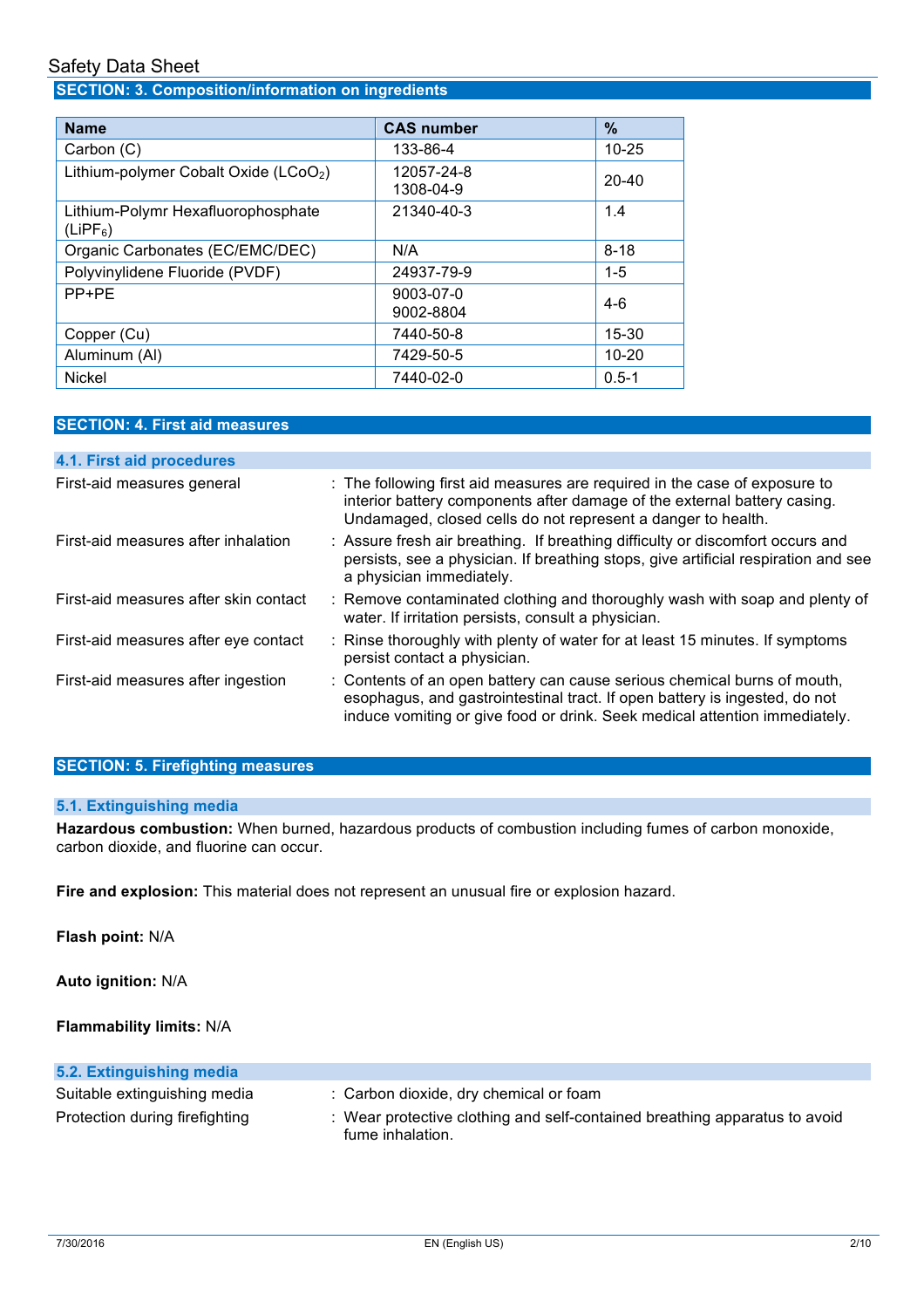## **6.1. Personal precautions**  Evacuate personnel to safe areas, ventilate the area. Refer to protective measure listed in section 7 and 8. contained breathing apparatus to avoid fume inhalation. Rubber gloves should be used to handle the contents of crushed or opened batteries. **SECTION: 6. Accidental release measures 6.1.1. For non-emergency personnel**  Emergency procedures : Evacuate unnecessary personnel. **6.1.2. For emergency responders**  Protective equipment **:** Inhalation of any vapor that may be emitted should be avoided. Wear self-

### **6.2. Environmental precautions**

 Sweep up and place in a suitable container, dispose of waste according to local, state and federal laws and regulations.

|  |  | <b>SECTION: 7. Handling and storage</b> |
|--|--|-----------------------------------------|
|--|--|-----------------------------------------|

#### **7.1. Handling**

**Battery charge:** Charge according to manufacturer's specifications.

 **Battery disassembly:** The batteries should never be disassembled, or mechanically abused. Should a battery unintentionally be crushed or opened, thus releasing its content, rubber gloves should be used to handle battery components. The inhalation of any vapor that may be emitted should be avoided.

 **Short circuiting of a battery:** As with any battery, short circuit causes heating. In addition, short circuit reduces the life of the battery and can lead to ignition of surrounding materials. Physical contact with a short-circuited battery can cause skin burns.

 **Reverse polarity:** Avoid reversing the battery polarity of a battery pack, which can cause the battery to be damaged and potentially cause a fire.

| 7.2. Storage       |                                                                                                                                                                                                                                                          |
|--------------------|----------------------------------------------------------------------------------------------------------------------------------------------------------------------------------------------------------------------------------------------------------|
| Storage conditions | $\therefore$ Store in a cool, dry and ventilated area. Do not place the battery near heating<br>equipment, or expose to direct sunlight for long periods of time. Elevated<br>temperatures can result in shortened battery life and degrade performance. |

| <b>SECTION: 8. Exposure controls/personal protection</b> |    |                                                                                                                                                                                                                                                                                                 |  |
|----------------------------------------------------------|----|-------------------------------------------------------------------------------------------------------------------------------------------------------------------------------------------------------------------------------------------------------------------------------------------------|--|
| Personal protective equipment                            |    | : None required under normal use.                                                                                                                                                                                                                                                               |  |
| Eye protection                                           |    | : Use ANSI approved chemical work safety goggles or face shield, when<br>handling a leaking or ruptured battery.                                                                                                                                                                                |  |
| Skin protection                                          |    | : Use rubber apron and protective gloves if working with or handling a<br>ruptured battery.                                                                                                                                                                                                     |  |
| Hand protection                                          |    | : In case of spill use PVC, neoprene or nitrile gloves of 15 miles (0.015 inch)<br>or thicker.                                                                                                                                                                                                  |  |
| Work hygienic practice                                   | ÷. | Use good chemical hygiene practice. Wash hands after use and before<br>drinking, eating or smoking. Wash hands thoroughly after cleaning-up a<br>battery spill caused by leaking battery. No eating, drinking, or smoking in<br>battery storage area. Launder contaminated cloth before re-use. |  |
| Supplementary safety and health data :                   |    | If the battery case is broken or cells leaking, the main hazard is the<br>electrolyte. The electrolyte is a solution of LiPF6, EC, EMC and DEC.                                                                                                                                                 |  |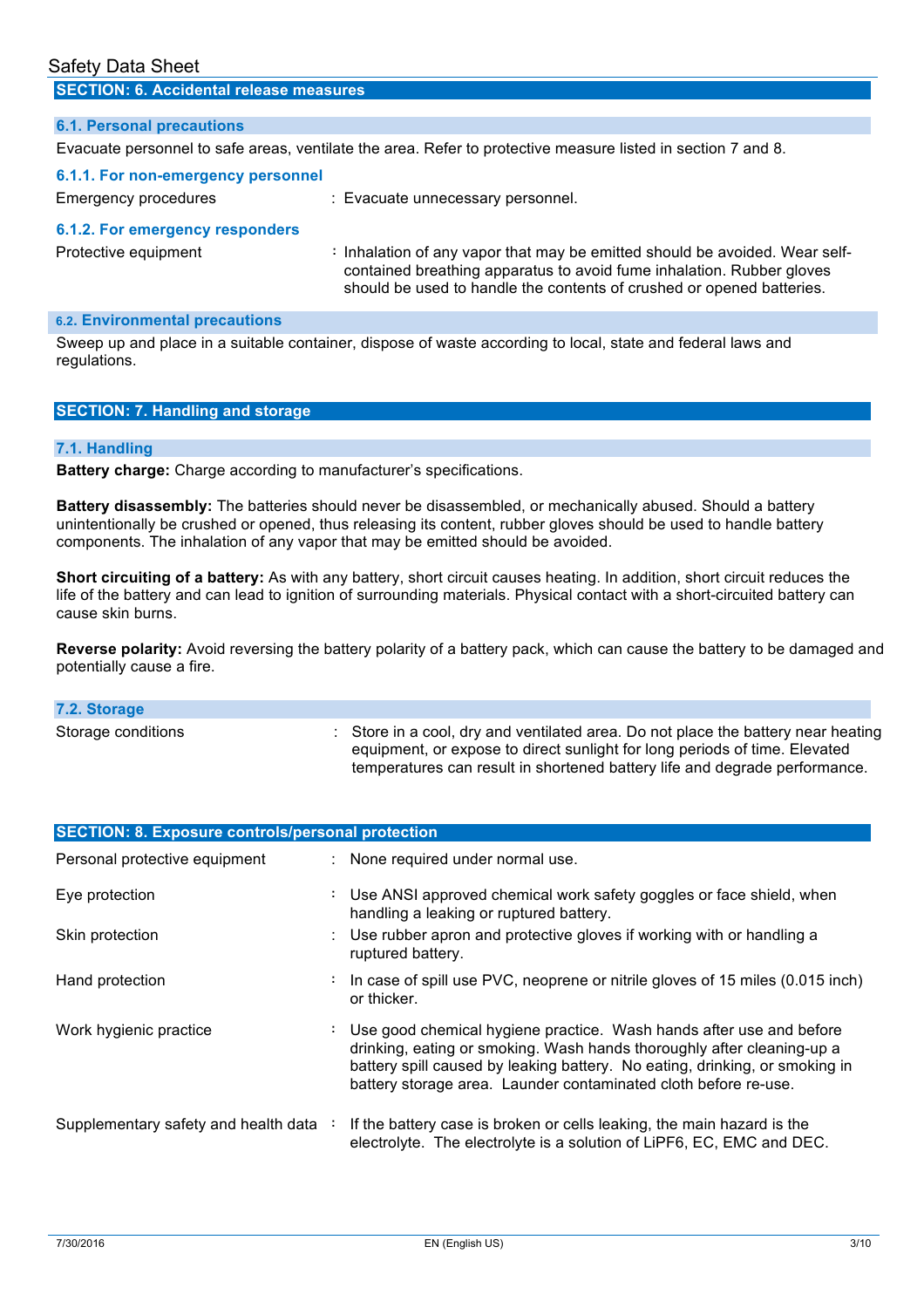| <b>SECTION: 9. Physical and chemical properties</b> |                 |  |  |
|-----------------------------------------------------|-----------------|--|--|
| <b>Physical state</b>                               | : Solid article |  |  |
| <b>Freezing point</b>                               | : N/A           |  |  |
| <b>Boiling point</b>                                | : N/A           |  |  |
| <b>Density</b>                                      | : N/A           |  |  |
| Vapor pressure                                      | : N/A           |  |  |
| Vapor density                                       | : N/A           |  |  |
| Flash point                                         | : N/A           |  |  |
| <b>Evaporation rate</b>                             | : N/A           |  |  |
|                                                     |                 |  |  |

#### **SECTION: 10. Stability and reactivity**

#### **10.1. Stability**

Stable during normal operating conditions.

#### **10.2. Conditions to avoid**

Keep away from open flames, hot surfaces, and sources of ignition. Do not puncture, crush, or incinerate.

#### **10.3. Incompatible materials**

Incompatible with water, moisture, strong oxidizing agents, reducing agents, acids and bases.

#### **10.4. Hazardous decomposition products**

 None, under normal operating conditions. Carbon dioxide and hydrogen fluoride gas may be generated during combustion of battery.

#### **SECTION: 11. Toxicological information**

 Not applicable under normal conditions of use. Chemicals within the battery have the following properties: Cobalt in lithium cobalt oxide is considered as a class 2B carcinogen by IARC. Organic carbonated (electrolyte) vapors are categorized as corrosive, flammable and irritants.

#### **SECTION: 12. Ecological information**

#### **12.1 Ecotoxicity**

 The batteries when properly used or disposed of do not present environmental hazard. The batteries do not contain mercury, cadmium or lead. mercury, cadmium or lead.<br>Do not let internal components enter marine environment. Avoid release to waterways, wastewater or groundwater.

#### **SECTION: 13. Disposal considerations 13.1. Waste treatment methods**

 Do not incinerate. Waste disposal must be in accordance with any and all applicable regulations. Disposal of lithium rechargeable batteries should be performed by permitted, professional disposal firms knowledgeable in federal, state or local requirements. Lithium batteries should be discharged to 0.00mAh prior to disposal.

#### **SECTION: 14. Transport information**

**14.1. Basic shipping description** 

UN3480 Lithium ion batteries, Class 9

## Other information **interpollation** : These batteries must be prepared for transportation as defined by DOT, IATA, and IMDG regulations based on the mode of transportation. This consignment has passed UN 38.3 test report. **14.2 Additional information**

Customer service telephone number for information: 1-800-705-0620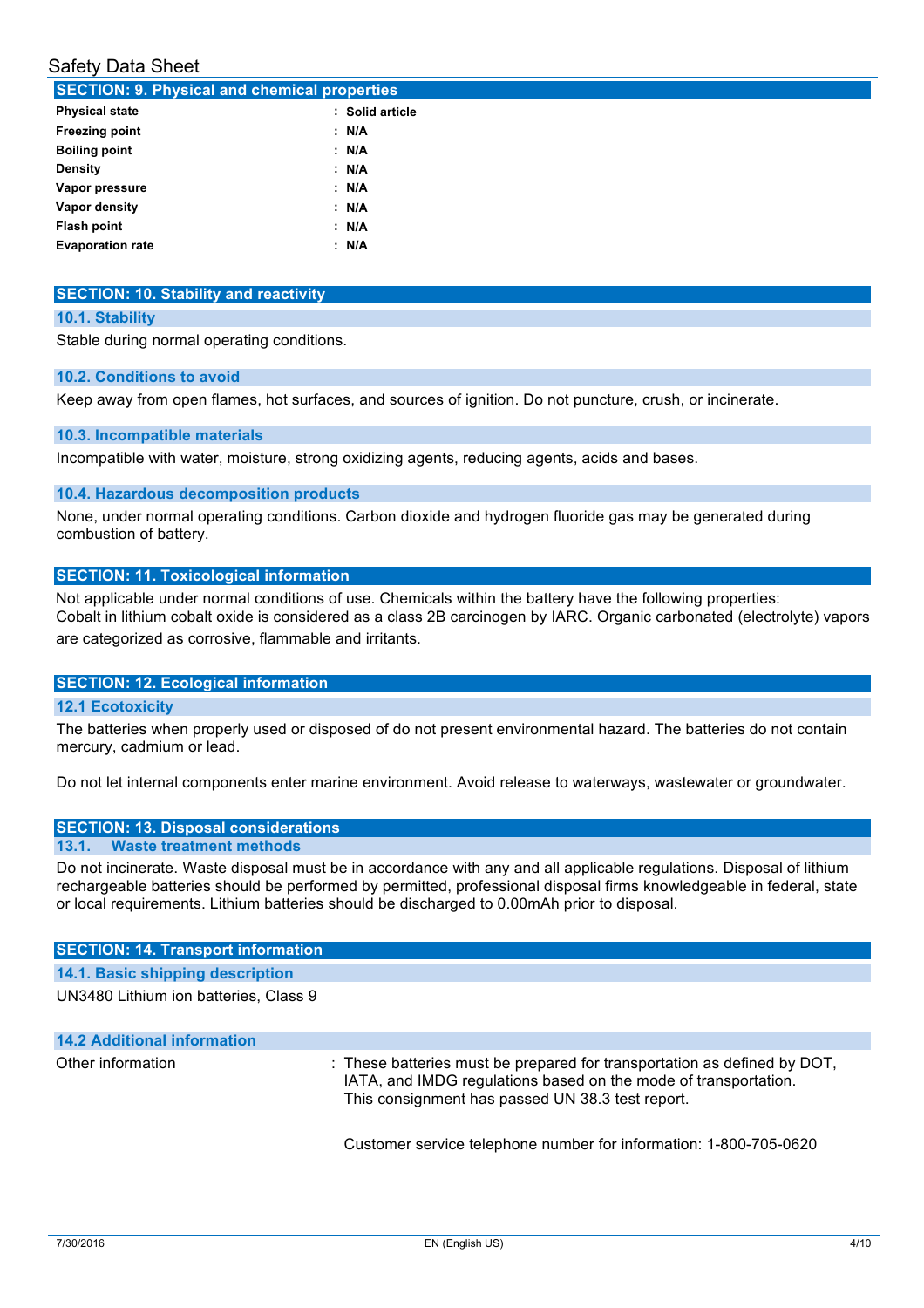|                                             | <b>Section IA</b>              | <b>Section IB</b>              | <b>Section II</b>                                         |
|---------------------------------------------|--------------------------------|--------------------------------|-----------------------------------------------------------|
| <b>Capacity of</b><br><b>Cell/Batteries</b> | Cells: greater than 20 Wh      | Cells: no more than 20 Wh      | * Cell/Batteries: no more than<br>2.7 Wh                  |
|                                             | Batteries: greater than 100 Wh | Batteries: no more than 100 Wh | * Cells: more than 2.7 but no<br>more than 20 Wh          |
|                                             |                                |                                | * Batteries: more than 2.7 Wh<br>but not more than 100 Wh |
| Package<br>Limitation                       | PAX: 5 kg                      | 10 kg Gross                    | $*$ 2.5 kg                                                |
|                                             | CAO: 35 kg                     |                                | $*8$ cells                                                |
|                                             |                                |                                | * 2 batteries                                             |
|                                             |                                |                                | *must not be loaded in same<br>package                    |

#### **SECTION: 15. Regulatory information**

 The transportation of the lithium batteries is regulated by the United Nations "Model Regulations on Transport of Dangerous Goods".

Exceptions from shipping requrements for lithium cells and batteries are provided in 49 CFR 173.185.

 Shipping of lithium batteries in aircrafts are regulated by the International Civil Aviation Organization (ICAO) and the International Air Transport Association (IATA) requirements. See special provision A88.

Shipping of lithium batteries by vessel are regulated by the International Maritime Dangerous Goods (IMDG).

#### **SECTION: 16. Other information**

 The information and recommendations set forth are made in good faith and are believed to be accurate at the date of preparation. Venom makes no warranty expressed or implied with respect to this information. Venom does not accept liability for any loss or damage that may occur, whether direct, incidental or consequential, from the use of this information.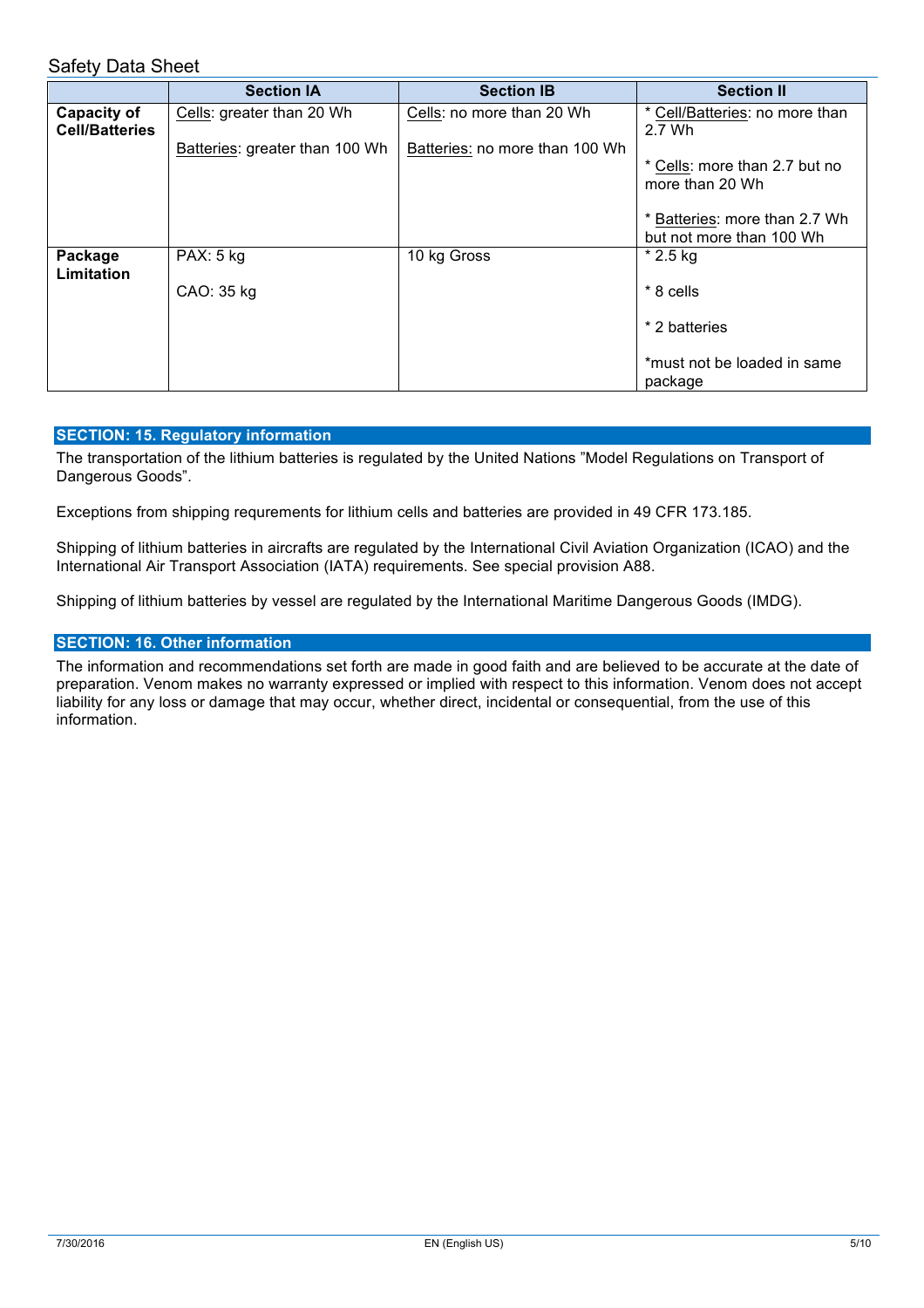## **APPENDIX A**

| <b>ITEM</b> | <b>DESCRIPTION</b>                                        | <b>ITEM</b> | <b>DESCRIPTION</b>                                |
|-------------|-----------------------------------------------------------|-------------|---------------------------------------------------|
| 1549        | 20C 2S 8000mAh 7.4V LiPo Hard Case - UNI                  | 15165       | 50C 4S 5000mAh 14.8v Water Cooled LiPo Battery    |
| 1551        | 10C 3S 800mAh 11.1V LiPo - Micro/Molex                    | 15166       | 3S 6000mAh 11.1V Intelligent LiPo - DJI Phantom 2 |
| 1552        | 30C 3S 7500mAh 11.1V LiPo - UNI                           | 15167       | 35C 1S 700mAh 3.7V LiPo - Mini Losi               |
| 1553        | 20C 2S 3200mAh 7.4V LiPo Hard Case - UNI                  | 15168       | 25C 1S 250mAh 3.7V LiPo - Mini Losi               |
| 1554        | 20C 2S 4000mAh 7.4V LiPo Hard Case - UNI                  | 15169       | 20C 3S 1800mAh 11.1V LiPo - Mini Tamiya           |
| 1555        | 20C 2S 5000mAh 7.4V LiPo Hard Case - UNI                  | 15170       | 50C 2S 2400mAh 7.4V LiPo - UNI                    |
| 1556        | 25C 2S 3300mAh 7.4V LiPo Hard Case - UNI                  | 15171       | 50C 2S 4200mAh 7.4V LiPo - UNI                    |
| 1557        | 25C 2S 4100mAh 7.4V LiPo Hard Case - UNI                  | 15172       | 35C 2S 6600mAh 7.4V LiPo - UNI                    |
| 1558        | 25C 2S 5000mAh 7.4V LiPo Hard Case - UNI                  | 15173       | 50C 3S 5200mAh 11.1V LiPo - UNI                   |
| 1558HXT4    | 25C 2S 5000mAh 7.4V LiPo Hard Case - HXT4                 | 15174       | 3S 6000mAh 11.1V LiPo - DJI Phantom 2             |
| 1559        | 10C 2S 1600mAh 7.4V LiPo Receiver Flat Pack               | 15185       | 25C 2S 5000mAh 7.6V LiHV Hard Case - UNI          |
| 1560        | 10C 2S 1200mAh 7.4V LiPo Receiver Pack                    | 15186       | 25C 3S 5000mAh 11.4V LiHV Hard Case - UNI         |
| 1577        | 20C 3S 2200mAh 11.1V LiPo - UNI                           | 15187       | 50C 3S 10500mAh 11.1V LiPo - Traxxas              |
| 1577HXT     | 20C 3S 2100mAh 11.1V LiPo - HXT 3.5mm                     | 15188       | 50C 3S 5000mAh 11.1V LiPo Hard Case - XT90-S      |
| 1580        | 20C 3S 4000mAh 11.1V LiPo - UNI                           | 15307       | 15C 3S 1200mAh 11.1V LiPo Stick - Airsoft         |
| 1581        | 20C 3S 5400mAh 11.1V LiPo - UNI                           | 15308       | 30C 3S 1500mAh 11.1V LiPo - Airsoft               |
| 1582        | 20C 3S 5000mAh 11.1V LiPo - UNI                           | 15309       | 30C 2S 1200mAh 7.4V LiPo - Airsoft                |
| 1584        | 25C 1S 150mAh 3.7V LiPo - Blade/MCX                       | 15310       | 30C 2S 1500mAh 7.4V LiPo - Airsoft                |
| 1585        | 15C 2S 250mAh 7.4V LiPo                                   | 25001X2     | 45C 1S 180mAh 3.7V LiPo - JST-MCX x2              |
| 1587        | 20C 3S 950mAh 11.1V LiPo - Micro Jet                      | 25001X4     | 45C 1S 180mAh 3.7V LiPo - JST-MCX x4              |
| 15000       | 5C 2S 2400mAh 7.4V LiPo<br>Receiver/Transmitter Flat pack | 25002       | 30C 2S 430mAh 7.4V LiPo - JST/JST-PH              |
| 15001       | 5C 2S 2100mAh 7.4V LiPo<br>Receiver/Transmitter Hump pack | 25004       | 30C 4S 2200mAh 14.8V LiPo - UNI 2.0               |
| 15002       | 20C 2S 430mAh 7.4V LiPo - JST                             | 25005       | 30C 2S 1300mAh 7.4V LiPo - UNI 2.0                |
| 15003       | 20C 2S 800mAh 7.4V LiPo - JST                             | 25007       | 30C 3S 3200mAh 11.1V LiPo - UNI 2.0               |
| 15004       | 20C 4S 2100mAh 14.8V LiPo Starter Box-<br>Tamiya          | 25008       | 30C 1S 30mAh 3.7V LiPo - JST-MCX                  |
| 15005       | 13C 2S 1320mAh 7.4V LiPo - JST                            | 25009       | 30C 1S 70mAh 3.7V LiPo - JST-MCX                  |
| 15006       | 13C 3S 1320mAh 11.1V LiPo - UNI                           | 25010       | 30C 1S 200mAh 3.7V LiPo - JST-MCPX                |
| 15007       | 20C 3S 3200mAh 11.1V LiPo - UNI                           | 25011       | 30C 1S 250mAh 3.7V LiPo - JST-MCX                 |
| 15008       | 20C 2S 5400mAh 7.4V LiPo - UNI                            | 25012       | 30C 1S 500mAh 3.7V LiPo - Mini Losi/JST           |
| 15009       | 20C 3S 6400mAh 11.1V LiPo - UNI                           | 25013       | 30C 4S 3200mAh 14.8V LiPo - UNI 2.0               |
| 15010       | 20C 2S 8000mAh 7.4V LiPo - UNI                            | 25014       | 30C 2S 300mAh 7.4V LiPo - JST/JST-PH              |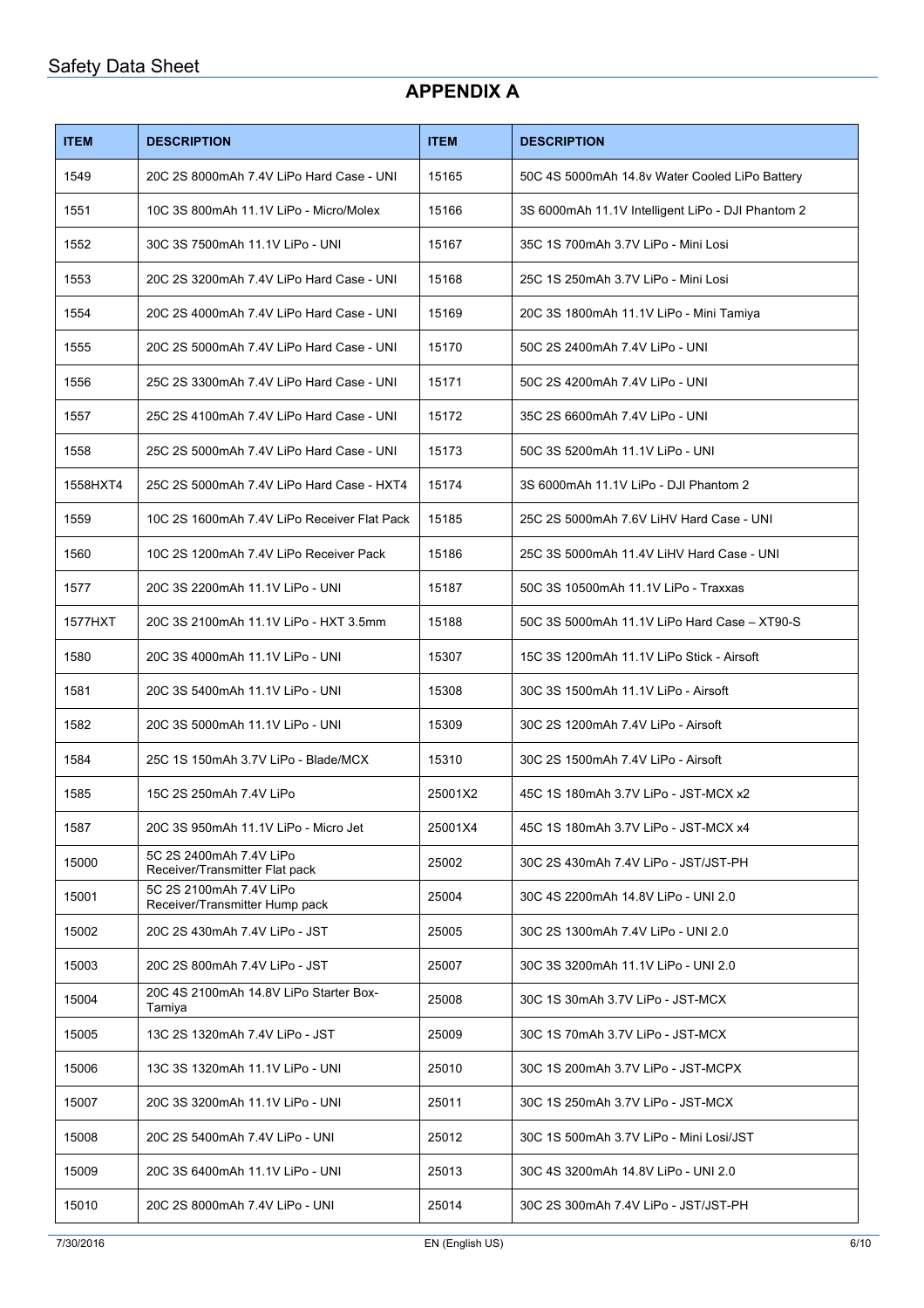| <b>ITEM</b> | <b>DESCRIPTION</b>                                         | <b>ITEM</b> | <b>DESCRIPTION</b>                   |
|-------------|------------------------------------------------------------|-------------|--------------------------------------|
| 15011       | 5C 3S 3000mAh 11.1V Receiver/Transmitter<br>LiPo MX3       | 25015       | 30C 6S 3200mAh 22.2V LiPo - UNI 2.0  |
| 15012       | 5C 3S 2400mAh 11.1V Receiver/Transmitter<br>LiPo Z1/Helios | 25016       | 30C 4S 3600mAh 14.8V LiPo - UNI 2.0  |
| 15013       | 30C 4S 3200mAh 14.8V LiPo                                  | 25017       | 30C 5S 3600mAh 18.5V LiPo - UNI 2.0  |
| 15015       | 30C 6S 3200mAh 22.2V LiPo                                  | 25018       | 30C 6S 3600mAh 22.2V LiPo - UNI 2.0  |
| 15016       | 25C 4S 3600mAh 14.8V LiPo                                  | 25019       | 30C 4S 5000mAh 14.8V LiPo - UNI 2.0  |
| 15017       | 25C 5S 3600mAh 18.5V LiPo                                  | 25020       | 30C 5S 5000mAh 18.5V LiPo - UNI 2.0  |
| 15018       | 25C 6S 3600mAh 22.2V LiPo                                  | 25021       | 30C 6S 5000mAh 22.2V LiPo - UNI 2.0  |
| 15019       | 25C 4S 5000mAh 14.8V LiPo                                  | 25023       | 30C 2S 2000mAh 7.4V LiPo - UNI 2.0   |
| 15020       | 25C 5S 5000mAh 18.5V LiPo                                  | 25024       | 30C 2S 800mAh 7.4V LiPo - JST        |
| 15021       | 25C 6S 5000mAh 22.2V LiPo                                  | 25025       | 30C 6S 2500mAh 22.2V LiPo - UNI 2.0  |
| 15023       | 20C 2S 2000mAh 7.4V LiPo - UNI                             | 25026       | 30C 3S 450mAh 11.1V LiPo - JST       |
| 15024       | 20C 3S 1300mAh 11.1V LiPo - UNI                            | 25027       | 70C 3S 450mAh 11.1V LiPo - JST       |
| 15025       | 25C 6S 2500mAh 22.2V LiPo                                  | 25028       | 30C 3S 1300mAh 11.1V LiPo - UNI 2.0  |
| 15026       | 35C 3S 5000mAh 11.1V LiPo - UNI                            | 25031       | 50C 6S 1300mAh 22.2V LiPo - UNI 2.0  |
| 15027       | 35C 4S 5000mAh 14.8V LiPo Hard Case ROAR<br>- UNI          | 25032       | 30C 6S 5400mAh 22.2V LiPo - UNI 2.0  |
| 15031       | 50C 4S 5000mAh 14.8V LiPo Hard Case ROAR<br>- UNI          | 25033       | 50C 3S 2200mAh 11.1V LiPo - UNI 2.0  |
| 15032       | 50C 2S 4500mAh 7.4V LiPo Saddle Pack<br>ROAR - UNI         | 25034       | 25C 3S 2300mAh 11.4V LiHV - UNI 2.0  |
| 15033       | 40C 3S 2200mAh 11.1V LiPo - UNI                            | 25035       | 25C 4S 2300mAh 15.2V LiHV - UNI 2.0  |
| 15036       | 50C 1S 5000mAh 3.7V LiPo Hard Case ROAR<br>- UNI           | 25036       | 25C 4S 3400mAh 15.2V LiHV - UNI 2.0  |
| 15037       | 50C 3S 2200mAh 11.1V LiPo - UNI                            | 25042       | 50C 6S 2500mAh 22.2V LiPo - UNI 2.0  |
| 15038       | 30C 3S 3200mAh 11.1V LiPo Hard Case ROAR<br>- UNI          | 25043       | 50C 4S 3600mAh 14.8V LiPo - UNI 2.0  |
| 15038HXT4   | 30C 3S 3200mAh 11.1V LiPo Hard Case -<br>HXT4              | 25045       | 50C 6S 3600mAh 22.2V LiPo - UNI 2.0  |
| 15042       | 50C 6S 2500mAh 22.2V LiPo                                  | 25046       | 50C 4S 5000mAh 14.8V LiPo - UNI 2.0  |
| 15043       | 50C 4S 3600mAh 14.8V LiPo                                  | 25047       | 50C 5S 5000mAh 18.5V LiPo - UNI 2.0  |
| 15045       | 50C 6S 3600mAh 22.2V LiPo                                  | 25048       | 50C 6S 5000mAh 22.2V LiPo - UNI 2.0  |
| 15046       | 50C 4S 5000mAh 14.8V LiPo                                  | 25051       | 30C 3S 800mAh 11.1V LiPo - JST       |
| 15047       | 50C 5S 5000mAh 18.5V LiPo                                  | 25077       | 30C 3S 2200mAh 11.1V LiPo - UNI 2.0  |
| 15048       | 50C 6S 5000mAh 22.2V LiPo                                  | 25084       | 30C 1S 150mAh 3.7V LiPo - JST-MCX    |
| 15049       | 40C 4S 3500mAh 14.8V LiPo Hard Case - UNI                  | 25087       | 30C 3S 950mAh 11.1V LiPo - JST       |
| 15056       | 40C 2S 4000mAh 7.4V Sport Power LiPo<br>ROAR - UNI         | 25146       | 30C 2S 210mAh 7.4V LiPo - JST/JST-PH |
| 15057       | 40C 2S 5000mAh 7.4V Sport Power LiPo<br>ROAR - UNI         | 25147       | 30C 2S 300mAh 7.4V LiPo - JST/JST-PH |
| 15058       | 50C 2S 5000mAh 7.4V Sport Power LiPo<br>ROAR - UNI         | 25148       | 30C 2S 260mAh 7.4V LiPo - JST/JST-PH |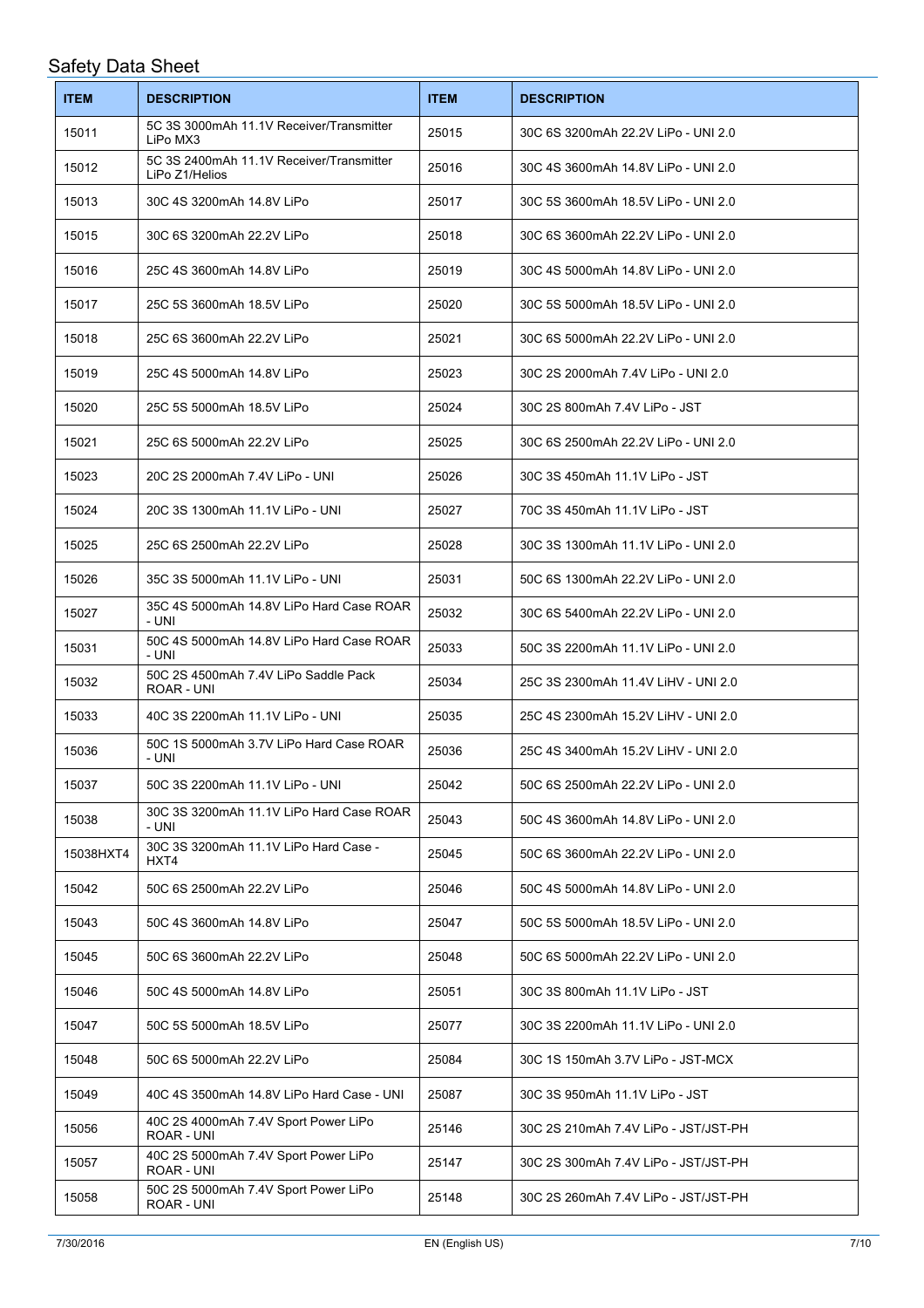| <b>ITEM</b> | <b>DESCRIPTION</b>                                                 | <b>ITEM</b> | <b>DESCRIPTION</b>                             |
|-------------|--------------------------------------------------------------------|-------------|------------------------------------------------|
| 15059       | 50C 3S 5000mAh 11.1V LiPo - UNI                                    | 25152       | 30C 6S 1300mAh 22.2V LiPo - UNI 2.0            |
| 15060       | 60C 2S 5000mAh 7.4V LiPo Hard Case ROAR<br>- UNI                   | 25159       | 30C 3S 3000mAh 11.1V LiPo - UNI 2.0            |
| 15061       | 60C 2S 5600mAh 7.4V LiPo Hard Case ROAR<br>- UNI                   | 25167       | 30C 1S 700mAh 3.7V LiPo - Mini Losi/JST        |
| 15064       | 60C 2S 3800mAh 7.4V LiPo Hard Case Short<br>Pack ROAR - UNI        | 25168       | 30C 1S 250mAh 3.7V LiPo - Mini Losi/JST        |
| 15067       | 70C 2S 7000mAh 7.4V LiPo Hard Case - UNI                           | 25169       | 30C 3S 2200mAh 11.1V LiPo - HXT3.5 Super Tigre |
| 15068       | 70C 4S 6300mAh 14.8V LiPo Hard Case ROAR<br>- UNI                  | 25170       | 30C 3S 1300mAh 11.1V LiPo - HXT3.5 Super Tigre |
| 15070       | 70C 2S 5300mAh 7.4V LiPo Hard Case ROAR<br>- UNI                   | 35000       | 15C 6S 22000mAh 22.2V LiPo                     |
| 15071       | 70C 4S 5300mAh 14.8V LiPo Hard Case ROAR<br>- UNI                  | 35001       | 15C 6S 16000mAh 22.2V LiPo                     |
| 15072       | 70C 2S 5800mAh 7.4V LiPo Hard Case - UNI                           | 35002       | 15C 6S 13000mAh 22.2V LiPo                     |
| 15075       | 25C 2S 10000mAh 7.4V LiPo - UNI                                    | 35003       | 15C 6S 8000mAh 22.2V LiPo                      |
| 15079       | 70C 1S 6300mAh 3.7V LiPo Hard Case - UNI                           | 35004       | 15C 4S 16000mAh 14.8V LiPo                     |
| 15080       | 30C 2S 5000mAh 7.4V LiPo Hard Case - UNI                           | 35005       | 15C 4S 13000mAh 14.8V LiPo                     |
| 15081       | 35C 2S 3800mAh 7.4V LiPo Hard Case ROAR<br>- UNI                   | 35006       | 15C 4S 8000mAh 14.8V LiPo                      |
| 15083       | 30C 2S 4200mAh 7.4V LiPo Saddle Pack<br>ROAR - UNI                 | 35007       | 15C 3S 16000mAh 11.1V LiPo                     |
| 15084       | 40C 2S 5000mAh 7.4V LiPo Hard Case ROAR<br>- UNI                   | 35008       | 15C 3S 13000mAh 11.1V LiPo                     |
| 15085       | 20C 2S 4000mAh 7.4V LiPo for Tamiya - UNI                          | 35009       | 15C 3S 8000mAh 11.1V LiPo                      |
| 15086       | 50C 2S 5000mAh 7.4V LiPo Hard Case ROAR<br>- UNI                   | 35011       | 3S 6000mAh 11.1V LiPo - DJI Phantom 2          |
| 15087       | 50C 2S 5600mAh 7.4V LiPo Hard Case ROAR<br>- UNI                   | 35012       | 30C 1S 150mAh 3.7V LiPo - JST-MCX              |
| 15091       | 35C 2S 10000mAh 7.4V LiPo - UNI                                    | 35013       | 30C 1S 250mAh 3.7V LiPo                        |
| 15092       | 35C 2S 5200mAh 7.4V LiPo - UNI                                     | 35014       | 25C 1S 250mAh 3.7V LiPo                        |
| 15093       | 35C 2S 8000mAh 7.4V LiPo - UNI                                     | 35015       | 30C 1S 400mAh 3.7V LiPo                        |
| 15094       | 35C 3S 3300mAh 11.1V LiPo Hard Case - UNI                          | 35016       | 30C 1S 500mAh 3.7V LiPo                        |
| 15096       | DJI Phantom Battery by Venom 20C 3S<br>2200mAh 11.1 LiPo - UNI 2.0 | 35017       | 30C 1S 500mAh 3.7V LiPo                        |
| 15099       | 100C 2S 5000mah 7.4v LiPo Hardcase ROAR -<br>UNI                   | 35018       | 15C 1S 600mAh 3.7V LiPo - JST                  |
| 15105       | 35C 3S 850mAh 11.1v LiPo - UNI                                     | 35019       | 30C 1S 600mAh 3.7V LiPo                        |
| 15106       | 35C 3S 1000mAh 11.1v LiPo - UNI                                    | 35020       | 30C 2S 800mAh 7.4V LiPo                        |
| 15107       | 35C 2S 2000mAh 7.4V LiPo - UNI                                     | 35021       | 30C 3S 1350mAh 11.1V LiPo                      |
| 15108       | 35C 3S 1300mAh 11.1V LiPo - UNI                                    | 35022       | 30C 3S 3300mAh 11.1V LiPo                      |
| 15112       | 35C 3S 5000mAh 11.1V LiPo Hardcase - UNI                           | 35023       | 30C 3S 1400mAh 11.1V LiPo                      |
| 15113       | 50C 3S 5000mAh 11.1V LiPo Hardcase - UNI                           | 35024       | 15C 3S 2200mAh 11.1V LiPo                      |
| 15116       | 100C 2S 6000mAh 7.4v LiPo Hard Case ROAR<br>- UNI                  | 35025       | 15C 3S 4000mAh 11.1V LiPo                      |
| 15117       | 100C 2S 7200mAh 7.4v LiPo Hard Case ROAR<br>- UNI                  | 35026       | 15C 3S 5400mAh 11.1V LiPo                      |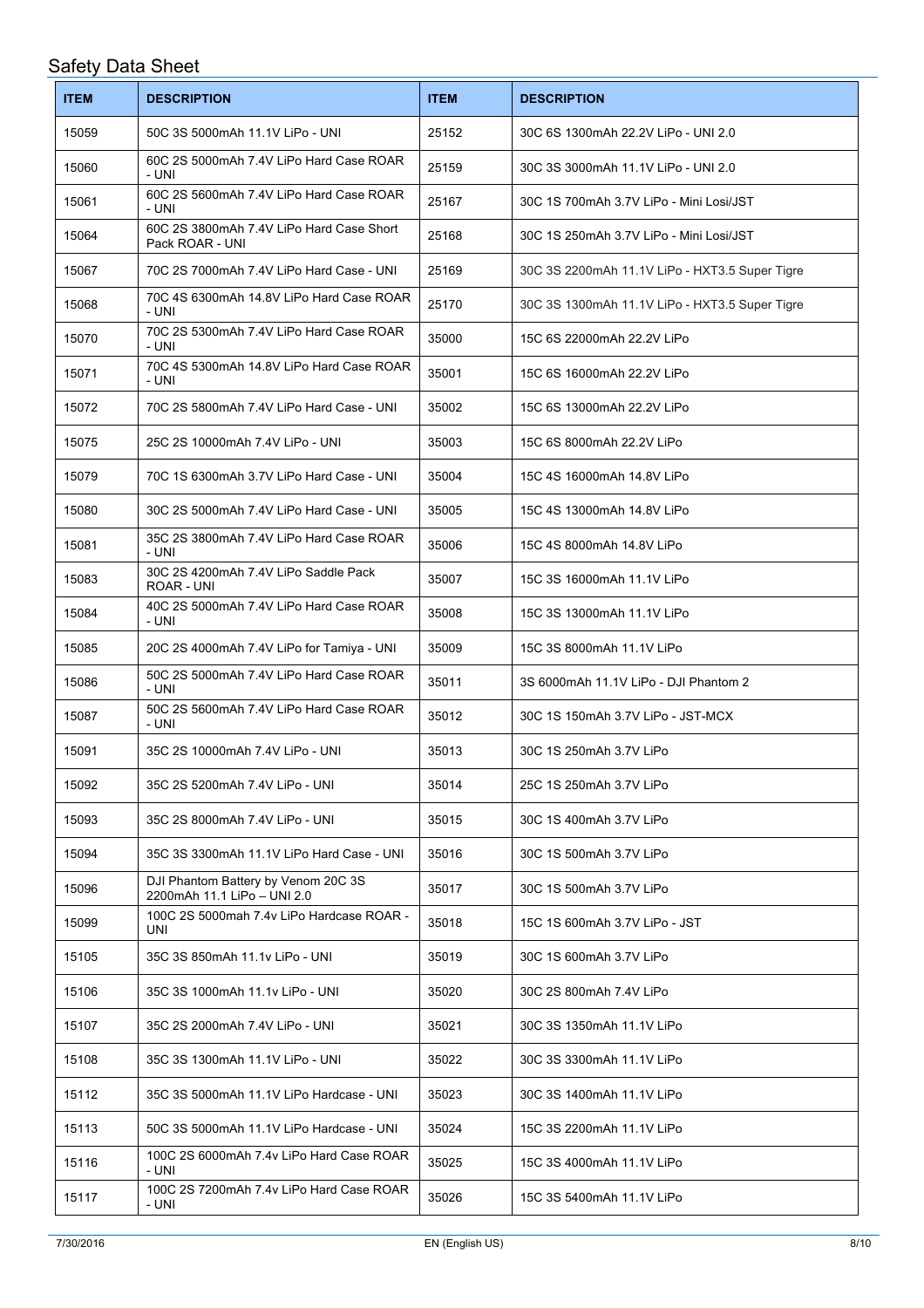| <b>ITEM</b> | <b>DESCRIPTION</b>                                           | <b>ITEM</b> | <b>DESCRIPTION</b>                                |
|-------------|--------------------------------------------------------------|-------------|---------------------------------------------------|
| 15118       | 60C 2S 5500mAh 7.4v LiPo Saddle Pack<br>ROAR - UNI           | 35027       | 10C 3S 6000mAh 11.1V LiPo - Yuneec Q500           |
| 15119       | 100C 2S 5800mAh 7.4v LiPo Saddle Pack<br>ROAR - UNI          | 35028       | 8C 3S 5100mAh 11.1V LiPo                          |
| 15124       | 100C 2S 4500mAh 7.4v LiPo Shorty Pack<br>ROAR - UNI          | 35029       | 30C 4S 1400mAh 14.8V LiPo                         |
| 15125       | 65C 2S 4100mAh 7.4v LiPo Shorty Pack ROAR<br>- UNI           | 35030       | 15C 4S 3200mAh 14.8V LiPo                         |
| 15126       | 100C 2S 5800mAh 7.4v LiPo Square Pack<br><b>ROAR - UNI</b>   | 35031       | 15C 4S 4000mAh 14.8V LiPo                         |
| 15127       | 60C 2S 5200mAh 7.4v LiPo Square Pack<br>ROAR - UNI           | 35032       | 15C 6S 5000mAh 22.2V LiPo                         |
| 15128       | 35C 3S 11.1v 5000mAh LiPo Hard Case Flat<br>Pack - UNI       | 35033       | 3S 5500mAh 11.1V LiPo - DJI Phantom 2             |
| 15129       | 50C 3S 11.1v 5000mAh LiPo Hard Case Flat<br>Pack - UNI       | 35034       | 25C 3S 5800mAh 11.1V LiPo                         |
| 15135       | 100C 3S 5000mah 11.1v LiPo                                   | 35035       | 20C 3S 1600mAh 11.1V LiPo - Parrot Bebop          |
| 15136       | 30C 3S 12000mAh 11.1V LiPo Air Pack Battery                  | 35036       | 15C 3S 7100mAh 11.1V LiPo - Blade Chroma          |
| 15137       | 30C 3S 16000mAh 11.1V LiPo Air Pack Battery                  | 35037       | 20C 3S 2200mah 11.1V LiPo - Sensefly              |
| 15138       | 30C 4S 8000mAh 14.8V LiPo Air Pack Battery                   | 35038       | 20C 3S 5400mAh 11.1V LiPo - XT60                  |
| 15139       | 30C 4S 12000mAh 14.8V LiPo Air Pack Battery                  | 35039       | 50C 3S 1000mAh 11.1V LiPo - UNI 2.0               |
| 15140       | 30C 4S 16000mAh 14.8V LiPo Air Pack Battery                  | 35040       | 50C 3S 1300mAh 11.1V LiPo - UNI 2.0               |
| 15141       | 30C 6S 8000mAh 22.2V LiPo Air Pack Battery                   | 35041       | 75C 3S 1300mAh 11.1V LiPo - UNI 2.0               |
| 15142       | 30C 6S 12000mAh 22.2V LiPo Air Pack Battery                  | 35042       | 50C 4S 1000mAh 14.8V LiPo - UNI 2.0               |
| 15143       | 30C 6S 16000mAh 22.2V LiPo Air Pack Battery                  | 35043       | 50C 4S 1300mAh 14.8V LiPo - UNI 2.0               |
| 15144       | 45C 6S 16000mAh 22.2V LiPo Air Pack Battery                  | 35044       | 75C 4S 1300mAh 14.8V LiPo - UNI 2.0               |
| 15145       | 45C 6S 22000mAh 22.2V LiPo Air Pack Battery                  | 35047       | 10C 3S 7100mAh 11.1V LiPo - Yuneec Q500           |
| 15146       | 20C 2S 210mAh 7.4v LiPo Air Pack Battery                     | 35048       | 20C 3S 2800mAh 11.1V LiPo - Parrot Bebop 2        |
| 15147       | 20C 2S 300mAh 7.4v LiPo Air Pack Battery                     | 35049       | 10C 4S 6500mAh 14.8V LiPo - Yuneec Typhoon H      |
| 15148       | 40C 2S 260mAh 7.4v LiPo Air Pack Battery -<br>JST            | 35050       | 15C 3S 800mAh 11.1V LiPo - Blade Inductrix 200    |
| 15149       | 30C 2S 5000mAh 7.4V Sport Power LiPo<br>ROAR - UNI           | 35051       | 25C 1S 800mAh 3.7V LiPo - Micro Losi/JST - Ominus |
| 15150       | 3S 5500mAh 11.1V Intelligent LiPo - DJI<br>Phantom 2         | 35052       | 25C 1S 1000mAh 3.7V LiPo - Micro Losi/JST - Vista |
| 15152       | 30C 6S 1300mAh 22.2V LiPo - EC3                              | 35053       | 50C 3S 850mAh 11.1V LiPo - UNI 2.0                |
| 15153       | 45C 6S 22000mAh 22.2V LiPo Air Pack Battery<br>- XT150/AS150 | 35054       | 50C 3S 1800mAh 11.1V LiPo - UNI 2.0               |
| 15154       | 10C 6S 12000mAh 22.2V LiPo Air Pack Battery                  | 35055       | 75C 3S 850mAh 11.1V LiPo - UNI 2.0                |
| 15155       | 10C 6S 16000mAh 22.2V LiPo Air Pack Battery                  | 35056       | 75C 3S 1000mAh 11.1V LiPo - UNI 2.0               |
| 15156       | 10C 6S 22000mAh 22.2V LiPo Air Pack Battery                  | 35057       | 75C 3S 1800mAh 11.1V LiPo - UNI 2.0               |
| 15157       | 10C 3S 6000mAh 11.1V LiPo - Yuneec Q500                      | 35058       | 50C 4S 850mAh 14.8V LiPo - UNI 2.0                |
| 15158       | 8C 3S 5100mAh 11.1V LiPo - XT60                              | 35059       | 50C 4S 1800mAh 14.8V LiPo - UNI 2.0               |
| 15159       | 30C 3S 3000mAh 11.1V LiPo - EC3                              | 35060       | 75C 4S 850mAh 14.8V LiPo - UNI 2.0                |